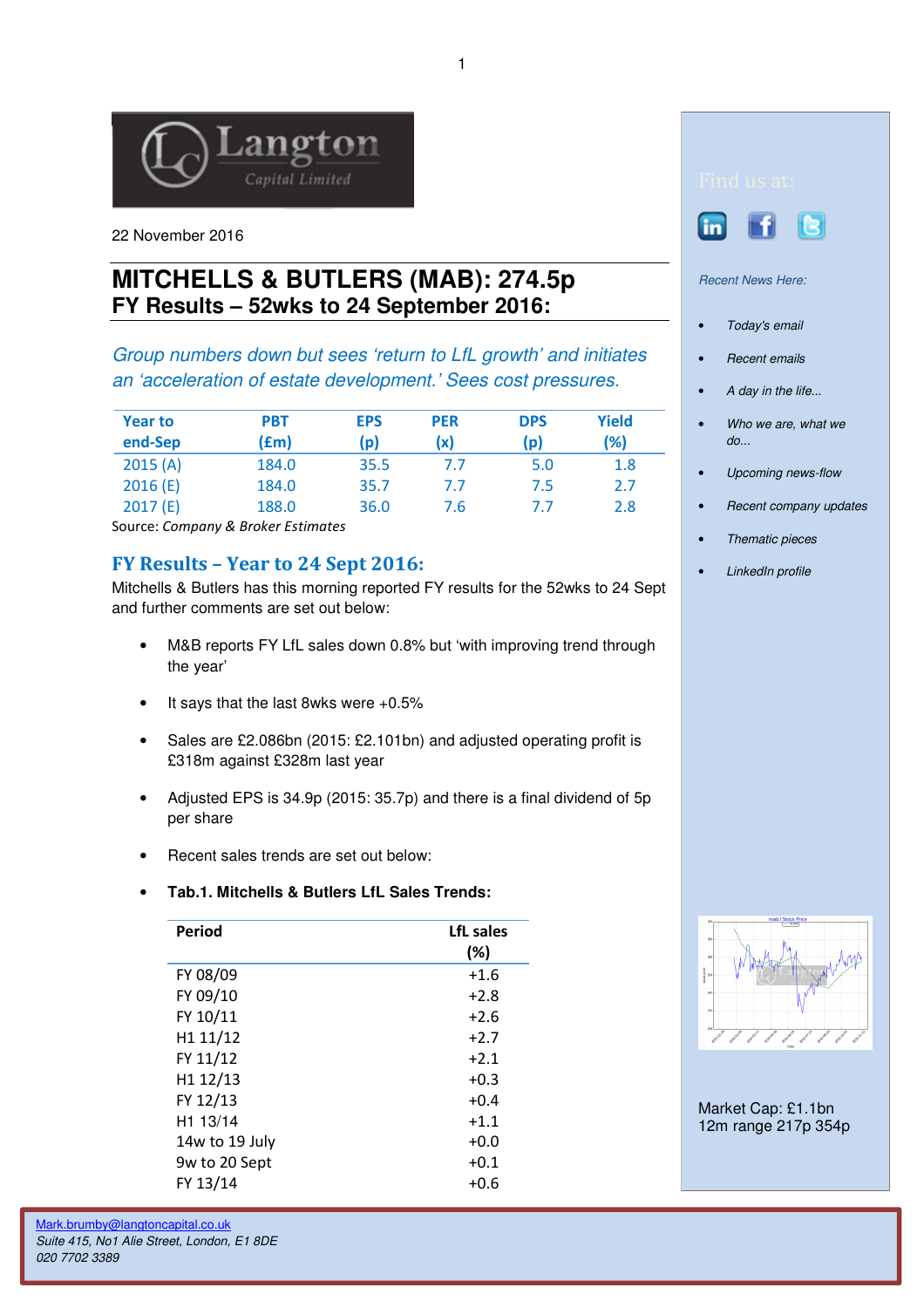| 8w 14/15                | $+2.4$ |  |  |  |
|-------------------------|--------|--|--|--|
| 17w 14/15               | $+1.7$ |  |  |  |
| H <sub>1</sub> 14/15    | $+1.7$ |  |  |  |
| First 43wks             | $+1.3$ |  |  |  |
| FY 14/15                | $+0.8$ |  |  |  |
| First 8wks 15/16        | $-1.6$ |  |  |  |
| Next 9wks of 15/6       | $-0.6$ |  |  |  |
| First 17wks of 15/16    | $-1.0$ |  |  |  |
| H <sub>1</sub> 15/16    | $-1.6$ |  |  |  |
| 8wks to 17 Sep 16       | $+1.8$ |  |  |  |
| FY 15/16                | $-0.8$ |  |  |  |
| 8wks to 19 Nov 16       | $+0.5$ |  |  |  |
| Course: Company Doporto |        |  |  |  |

Source: Company Reports

# More on recent trading:

- M&B CEO Phil Urban reports 'during the year we have made good progress in our three priority areas: building a more balanced business; instilling a more commercial culture; and driving an innovation agenda.'
- He says 'this focus is starting to have a positive effect on our sales, with improved performance against a subdued market in recent months through continuation of the momentum we saw start in the second half of last year.'
- The group reports 'sales growth in the first eight weeks was impacted by the Rugby World Cup in the prior year, but I'm encouraged by the underlying momentum which has seen recent weeks return to the levels seen in the summer.'
- Regarding the future, Mr Urban comments 'in the next year, as previously announced, we face external cost headwinds, notably from further wage inflation, the recent business rates review and exchange rate movements.' Urban adds 'we are working hard to mitigate these headwinds wherever possible, both through building on our sales momentum and active management of our cost base.'

# Balance sheet, cash flow and debt:

- M&B reports that it has opened 8 new sites this year and converted 252 units
- Free cash flow before adjusted items is £60m (FY 2015: £95m)
- The group reports net debt of £1.84bn, some 4.3x adj. EBITDAb (FY 2015 4.3 times)

# Conclusion:

- M&B says 'we have started to see early positive results emerging from our work'. It says it had a challenging H1 but says sales were +0.2% in H2
- This has been 'driven by an increased level of capital investment in our estate but also an improvement in the performance'
- Re Brexit, the group says it will be impacted via changes in consumer confidence, it may find staffing more difficult and costs may rise
- In common with other operators, costs will be an issue. The group reports 'although we are working hard to take mitigating action where possible, we expect to see downward pressure on margins in this financial year'.